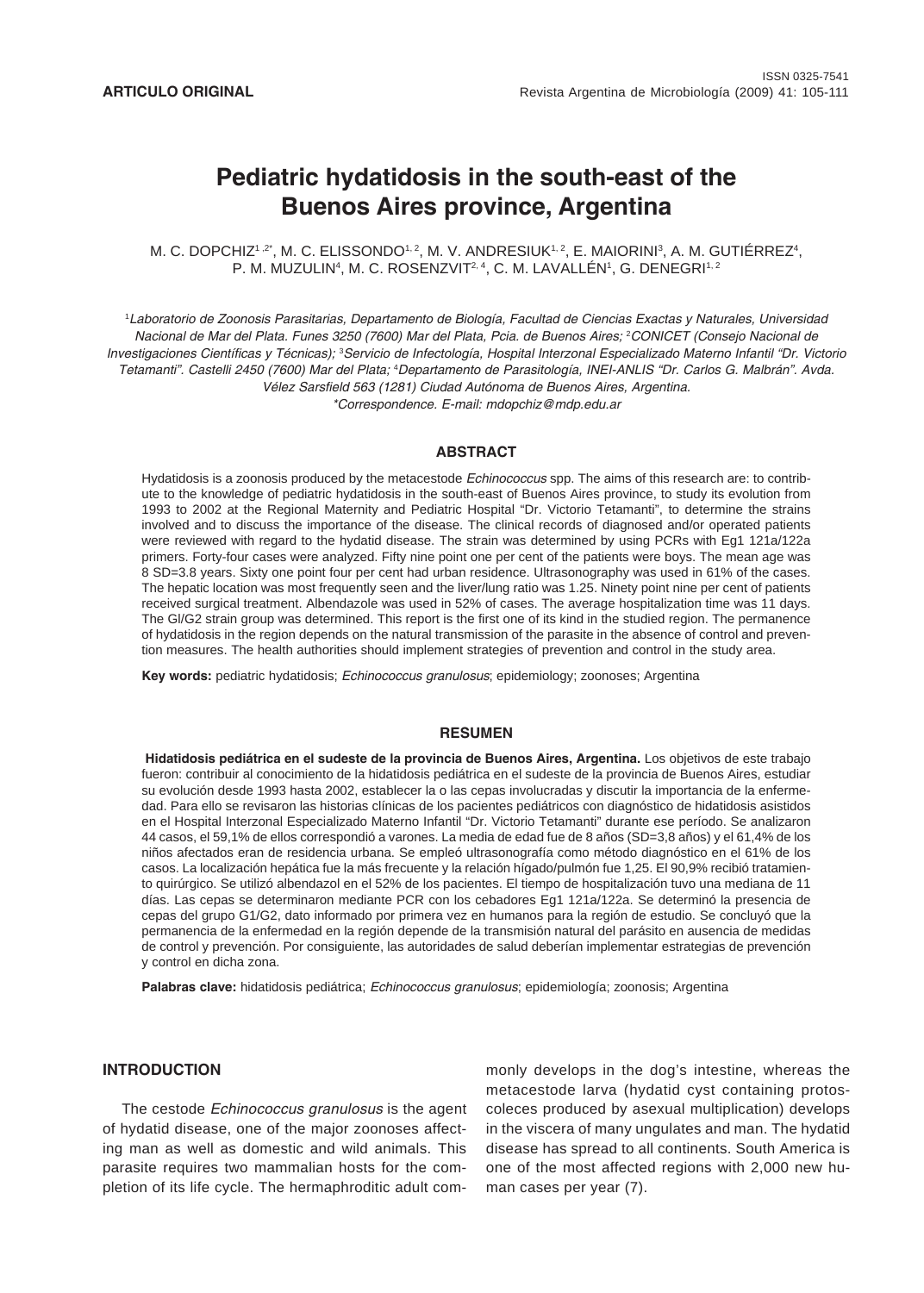In Argentina, hydatid disease is widespread, being *Echinococcus granulosus* the involved species. Between the years 1997-2001, 294 new cases were reported, with an annual incidence rate in Buenos Aires province of 0.3/ 100 000 in the year 2000 and 0.4/100 000 in 2001 (27). In this province, located in the Pampa's region, there are two areas: a low endemic area in the north and a high endemic area in the south. Forty seven point five per cent of the rural population inhabits the high endemic area, where there is one dog per inhabitant (8).

*E. granulosus* occurs as a series of genetic variants or strains which differ in a wide variety of criteria that impact on the epidemiology, pathology and control of cystic hydatid disease (35, 36). At the present time, 10 distinct genotypes have been identified within *E. granulosus* (G1: the common sheep strain, G2: the Tasmanian sheep strain, G3: the buffalo strain, G4: the horse strain, G5: the cattle strain, G6: the camel strain, G7: the pig strain, G8: the cervid strain, G9: the genotype identified in a human cyst in Poland and G10: the Fennoscanadian cervid strain (7, 24, 37). In Argentina, 5 genotypes have been identified: G1, G2, G5, G6 and G7 (32) and, particularly in Buenos Aires province, genotypes G1 in human, cattle and pig; G6 in human and G7 in pig (4, 11, 18, 31).

Epidemiological studies of hydatidosis carried out in the south-eastern region of Buenos Aires province, showed a worrying situation in health centres in Mar del Plata city, due to the great quantity of diagnosed cases during 1992-2003 (4, 6, 9, 10). The disease is endemic in this region since, besides the human cases, there is a prevalence in cattle and pig of between 12% and 16%, respectively. Furthermore, *E. granulosus* antigens were also detected in dogs' feces in fields and squares in General Pueyrredón district (4-6).

As a result, considering that at present, the region is not included under the activities of the province's control programme, the hydatid disease is a great public health concern in General Pueyrredón district and neighbouring areas.

The main objectives of this study were to contribute to the knowledge of pediatric hydatidosis in the south-east of Buenos Aires province; to study its evolution at the Regional Maternity Pediatric Hospital "Dr. Victorio Tetamanti" (HIEMI) in Mar del Plata city during 1993-2002; to determine the *E. granulosus* strains involved and to discuss the importance of the disease in the population studied.

# **MATERIAL AND METHODS**

#### **Studied population**

The study area belongs to Mar del Plata city, the principal city in General Pueyrredón district, located on the seacoast in the southeast of Buenos Aires province, Argentina (38° S/57°33´ O).

A retrospective and descriptive study was carried out at the HIEMI, which is a 300-bed hospital and a reference centre for the 16 districts that are included in the  $8<sup>th</sup>$  Sanitary Region of the Province.

Clinical records of all the patients who had been diagnosed or had undergone surgery for hydatidosis between1992 and 2002 were analyzed. A data file was completed for each patient containing personal information, medical background, diagnostic methods and the number and location of cysts present. All the information was analyzed with the Epi 6 microcomputer software for handling epidemiologic data (version 6, CDC, Atlanta, U.S.A). The Epitable software was used in order to calculate  $\chi^2$ . The Kruskal Wallis test was used to compare the mean diameters for the diagnosed cysts. Statistical significance was assessed at *p* ≤ 0.05.

In order to determine the patient's origin, their place of residence was considered, as well as any time of their lives spent in a rural area.

### *E. granulosus* **strains determination**

Total *E. granulosus* genomic DNA was obtained from 70% ethanol-preserved protoscolex or germinal layer isolates by conventional techniques (17). Parasitic material from three cysts was provided by the Service of Surgery (HIEMI). Strain determination was carried out using molecular markers.

Primers described by Abbasi *et al.* were used to amplify repeated fragments from the *E. granulosus* genome and to distinguish between strains or groups of strains by comparison of the bands obtained in the PCR with typified controls (1, 29). PCR conditions were the same as those described by Naidich *et al.* (29). PCR products were separated in 1.5% agarose gels (25). The bands were visualized with ethidium bromide solution under UV.

# **RESULTS**

During this descriptive and retrospective study, 44 hydatid cases were identified and analyzed at the HIEMI. The frequency by sex was similar (boys 59.1% tendency  $X^2$ *p*=0.23). The distribution by age is shown in Figure 1. It ranged between 2 and 15 years with a mean age of 8 SD=3.8 years and a median of 7 years. Ninety three point eight per cent of the children aged > 5 years old went to school.

The distribution of cases according to place of residence showed that 61.4% of the patients had urban residence, 29.5% had rural residence and 4.5% had peripheral residence. Four point six of the cases could not be



**Figure 1.** Distribution of the 44 hydatidosis cases according to age.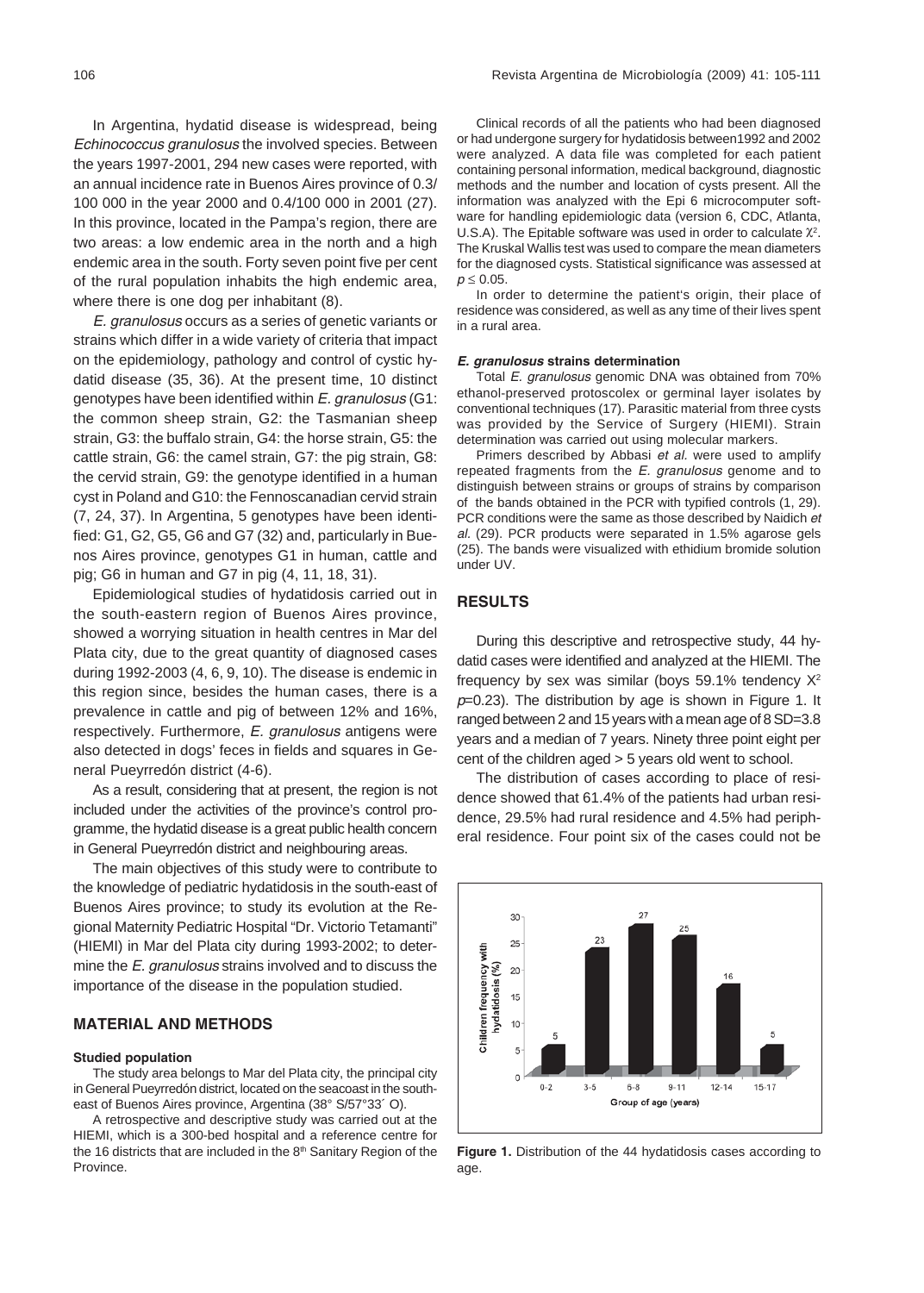determined. Table 1 shows the distribution of cases according to origin and age-groups. The largest number of cases belongs to General Pueyrredón district (36.4%), followed by Mar Chiquita and Maipú (Table 1). All the children lived within the 8<sup>th</sup> Sanitary Area. New cases were reported during all the years of study (except for 1993) (Figure 2).

The methods used for diagnosing the disease are shown in Table 2. Ultrasonography alone or combined with other diagnostic techniques was the chosen method for 84.1% of the patients. In 50.0% of the cases, the computerized axial tomography in combination with ultrasonography was used. Immunological double-diffusion techniques (DD5), latex or immunofluorescence tests were used in 43.2% of the patients.

The cyst location is shown in Table 3. The average ratio liver/lung infection was 1.25. Among age groups, the pulmonary location prevailed in the 12-14 year old group whereas in the 6-8 year-old and 9- 11 year-old groups, the hepatic location prevailed (Table 3).

Cyst size average was  $6.2$  SD =  $2.8$  cm  $(2.5-18$  cm; n = 49). Statistically significant differences were not found when comparing cysts diameter and location, the averages were  $6.4$  SD =  $2.9$  cm (3-12.5 cm; n = 15) and  $6.1$  SD

|           | Table 1. Distribution according to procedence and age-groups for the 44 hydatid cases diagnosed |  |  |  |  |
|-----------|-------------------------------------------------------------------------------------------------|--|--|--|--|
| at HIEMI. |                                                                                                 |  |  |  |  |

| District           |                |                |                | Groups of age (years) |                |                | $\mathsf{N}$   | $\frac{0}{0}$ |
|--------------------|----------------|----------------|----------------|-----------------------|----------------|----------------|----------------|---------------|
|                    | $0 - 2$        | $3-5$          | $6 - 8$        | $9 - 11$              | $12 - 14$      | $15 - 17$      |                |               |
| General Pueyrredón |                |                |                |                       |                |                | 16             | 36.4          |
| Urban              |                | $\overline{4}$ | $\mathbf{1}$   | $\mathbf{1}$          | 3              | $\mathbf{1}$   | 10             |               |
| Rural              |                | $\mathbf{1}$   |                | $\mathbf{1}$          | 1              |                | 3              |               |
| Peripheral         | 1              |                |                | $\overline{2}$        |                |                | 3              |               |
| Mar Chiquita       |                |                |                |                       |                |                | $\overline{7}$ | 15.9          |
| Urban              |                | $\mathbf{1}$   | $\overline{2}$ | $\mathbf{1}$          |                |                | $\overline{4}$ |               |
| Rural              |                | $\mathbf{1}$   | 1              |                       | $\mathbf{1}$   |                | 3              |               |
| Maipú              |                |                |                |                       |                |                | $\overline{4}$ | 9.1           |
| Urban              |                |                | $\mathbf{1}$   | $\mathbf{1}$          |                |                | $\overline{2}$ |               |
| Rural              | 1              |                |                | $\mathbf{1}$          |                |                | $\overline{2}$ |               |
| General Madariaga  |                |                |                |                       |                |                | 3              | 6.8           |
| Urban              |                |                |                |                       | $\mathbf{1}$   |                | $\mathbf{1}$   |               |
| Rural              |                | $\mathbf{1}$   | $\mathbf{1}$   |                       |                |                | $\mathbf 2$    |               |
| <b>Balcarce</b>    |                |                |                |                       |                |                | 3              | 6.8           |
| Urban              |                |                | $\mathbf{1}$   | $\mathbf{1}$          |                |                | $\overline{2}$ |               |
| Rural              |                |                |                | $\overline{1}$        |                |                | $\mathbf{1}$   |               |
| Ayacucho           |                |                |                |                       |                |                | $\mathbf 2$    | 4.5           |
| Urban              |                | $\mathbf{1}$   |                |                       |                |                | $\mathbf{1}$   |               |
| Not indicated      |                |                |                |                       |                | $\mathbf{1}$   | $\mathbf{1}$   |               |
| Lobería            |                |                |                |                       |                |                | $\overline{2}$ | 4.5           |
| Urban              |                |                | $\mathbf{1}$   |                       |                |                | 1              |               |
| Not indicated      |                |                | $\mathbf{1}$   |                       |                |                | $\mathbf{1}$   |               |
| Necochea           |                |                |                |                       |                |                | 2              | 4.5           |
| Urban              |                | $\mathbf{1}$   |                |                       | 1              |                | 2              |               |
| General Alvarado   |                |                |                |                       |                |                | 1              | 2.3           |
| Urban              |                |                |                | $\mathbf{1}$          |                |                | 1              |               |
| General Guido      |                |                |                |                       |                |                | 1              | 2.3           |
| Rural              |                |                | $\mathbf{1}$   |                       |                |                | 1              |               |
| San Cayetano       |                |                |                |                       |                |                | 1              | 2.3           |
| Urban              |                |                | $\mathbf{1}$   |                       |                |                | 1              |               |
| Tandil             |                |                |                |                       |                |                | 1              | 2.3           |
| Urban              |                |                | $\mathbf 1$    |                       |                |                | 1              |               |
| Villa Gesell       |                |                |                |                       |                |                | 1              | 2.3           |
| Urban              |                |                |                | $\mathbf{1}$          |                |                | 1              |               |
| Total              | $\overline{2}$ | 10             | 12             | 11                    | $\overline{7}$ | $\overline{2}$ | 44             | 100           |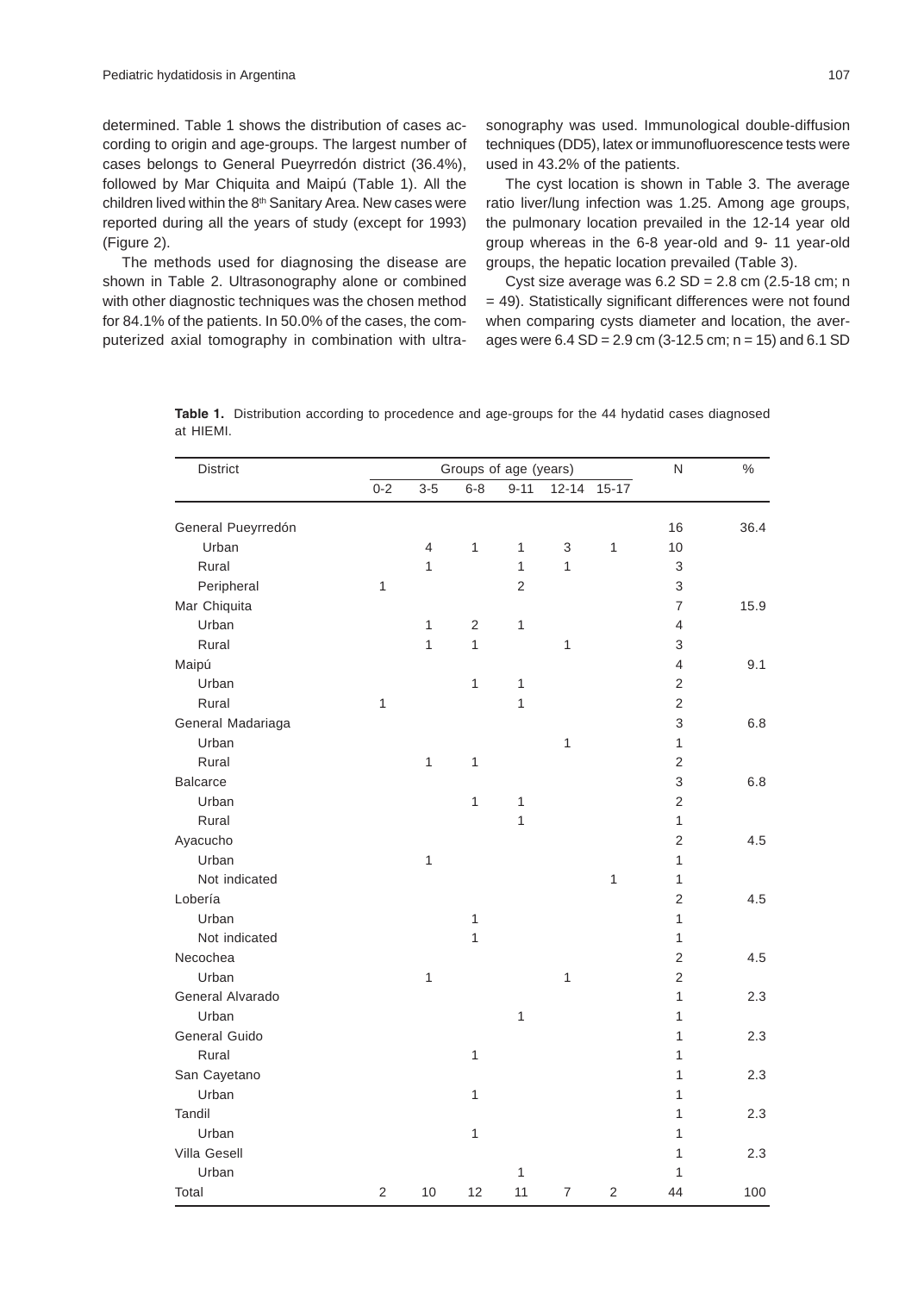

**Figure 2.** Percentage of patients with hydatidosis in each age-group in the period of study. The numbers in the bars indicate number of cases.

**Table 2.** Diagnostic techniques.

| Diagnostic        |    |      |  |  |  |  |  |  |
|-------------------|----|------|--|--|--|--|--|--|
| <b>Type</b>       | N° | $\%$ |  |  |  |  |  |  |
| $CT + US + other$ | 16 | 36.4 |  |  |  |  |  |  |
| $US + other$      | 10 | 22.7 |  |  |  |  |  |  |
| $CT + US$         | 6  | 13.6 |  |  |  |  |  |  |
| $CT + other$      | 6  | 13.6 |  |  |  |  |  |  |
| US                | 5  | 11.4 |  |  |  |  |  |  |
| $RX + other$      | 1  | 2.3  |  |  |  |  |  |  |
| Total             | 44 | 100  |  |  |  |  |  |  |

US: ultrasonography, CT: computed tomography, RX: X Rays, other: includes the combination of one or more of the following techniques: RX, DD5, indirect haemagglutination or immunofluorescence.

 $= 2.9$  cm (2.5-18 cm;  $n = 34$ ) for pulmonary and hepatic locations, respectively. No significant differences were registered for cyst diameters according to age-groups for hepatic and pulmonary locations. Furthermore, comparison per locations for every age-groups was not significantly different.

The most frequent signs and symptomatology in children with hepatic hydatidosis were: abdominal pain (40%), abdominal tumor (30%) and vomiting (15%); coughing (50%) and vomiting (12.5%) in patients with pulmonary hydatidosis. With regard to the amount of cysts, 24 pa-



**Figure 3.** Electrophoresis in 1.5% agarose gel showing the PCR products with Eg1 121a/122a primers. Lanes: (1) Sample 1, (2) Sample 2, (3) DNA pattern from G5 strain, (4) DNA pattern from G1/G2 strain group, (5) Molecular size marker 50 bp. Legend: The arrows show bands with their respective bp size. Lanes 1 and 2 corresponded to the G1/G2 pattern.

tients (54.5%) presented only one cyst, 13 patients (29.5%) presented two, 4 (9.1%) three and 3 (6.8%) presented multiple cysts.

Out of the 44 patients, 40 (90.9%) underwent surgery. The mean number of operations was 1.04 per patient and ranged between 1 and 2 operations. Five patients were re-infected (11.3%,  $n = 5/44$ ). Among the patients under-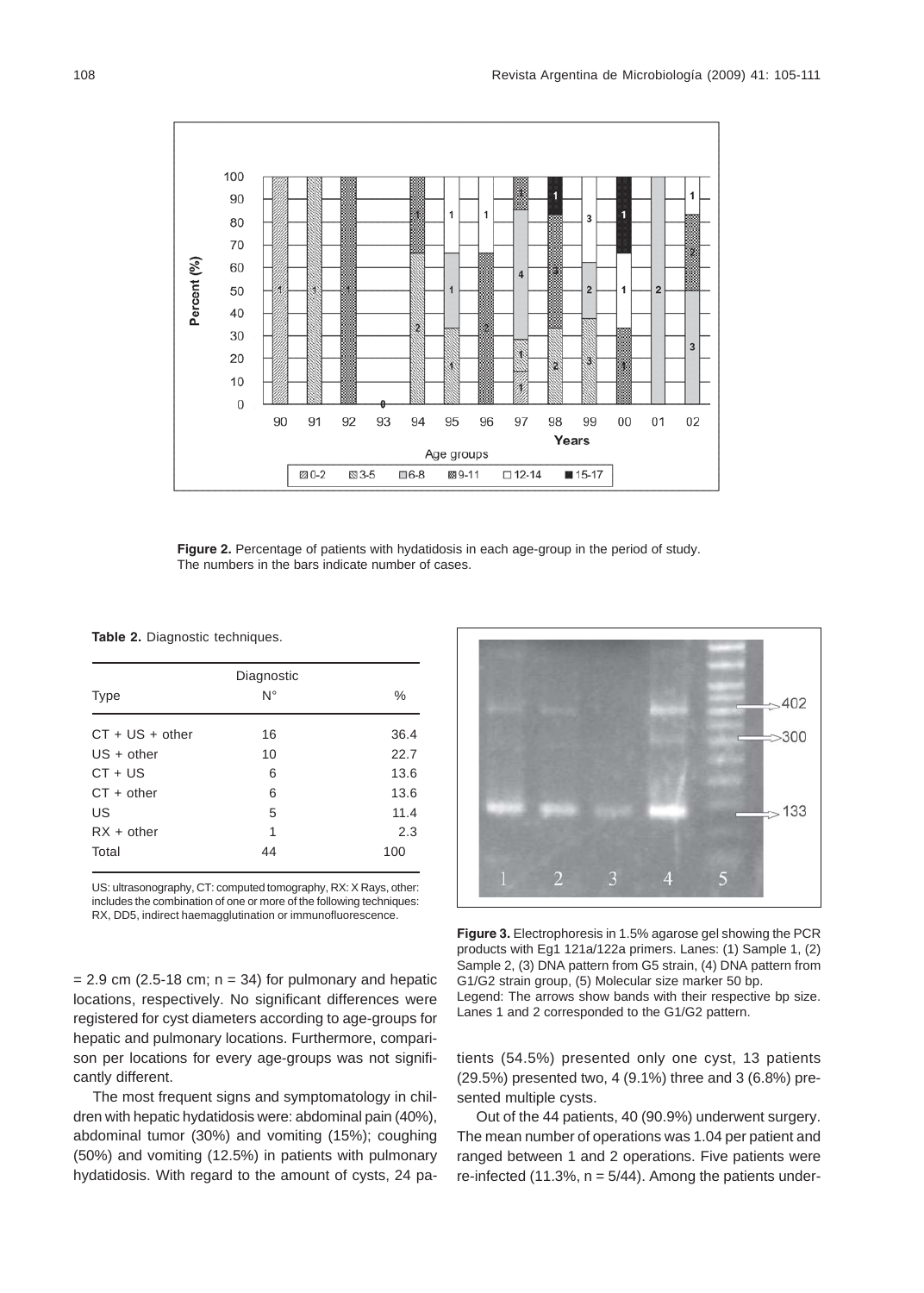| Group of age<br>(years) | Liver          |      | Lung           |      | Location<br>Lung-<br>liver |             | Liver-<br>neck |             | Total       |     | Relation<br>Liver/<br>lung |
|-------------------------|----------------|------|----------------|------|----------------------------|-------------|----------------|-------------|-------------|-----|----------------------------|
|                         | $N^{\circ}$    | $\%$ | $N^{\circ}$    | %    | N                          | %           | $N^{\circ}$    | $\%$        | $N^{\circ}$ | %   |                            |
| $0 - 2$                 | 2              | 100  | $\mathbf 0$    | 0    | $\mathbf 0$                | $\mathbf 0$ | $\mathbf 0$    | $\mathbf 0$ | 2           | 100 |                            |
| $3 - 5$                 | $\overline{4}$ | 40   | $\overline{2}$ | 20   | 4                          | 40          | 0              | 0           | 10          | 100 | 2                          |
| $6 - 8$                 | 5              | 41.7 | 5              | 41.7 | 1                          | 8.3         | 1              | 8.3         | 12          | 100 | 1                          |
| $9 - 11$                | 6              | 54.5 | 3              | 27.3 | 2                          | 18.2        | 0              | $\mathbf 0$ | 11          | 100 | 2                          |
| $12 - 14$               | 2              | 28.6 | 5              | 71.4 | 0                          | 0           | $\mathbf 0$    | 0           | 7           | 100 | 0.4                        |
| $15 - 17$               | 1              | 50   | 1              | 50   | 0                          | 0           | $\mathbf 0$    | 0           | 2           | 100 | 1                          |
| Total                   | 20             | 45.5 | 16             | 36.4 | 7                          | 15.9        | 1              | 2.3         | 44          | 100 | 1.25                       |

**Table 3.** Distribution for the 44 hydatid cases by group of age, cyst location and liver and lung relation.

going surgery, 21 patients received pre- and post-surgery medical treatment, with albendazole (52.5%, n = 21/ 40). Of the 4 non-operated children, two received pharmacological treatment with albendazole whereas the other 2 children were not treated.

As regards the length of hospital stay, forty-three patients (97.7%) were hospitalized for different periods ranging from 1 to 63 days. The mean was 11 days, and there was a displacement of the curve to the right (Per  $25 = 7$ , Per 75 = 19.5) (data not shown). During the study period, all children were still alive.

With respect to other cases of the disease in the family, it was known that 20% of 35 children had affected relatives. The information about the rest of the patients is unknown.

The strain group determined from DNA analyses was (G1/G2) (sheep strain/ Tasmanian sheep strain) (Figure 3). The cysts belonged to a 6-year-old girl and the other two belonged to a 6 and 11-year-old boys. All children had urban residence in General Pueyrredón, Maipú and General Alvarado, respectively.

## **DISCUSSION**

This study describes pediatric hydatidosis cases at the HIEM during 10 years. The existence of very young children with hydatidosis and the new cases registered every year allow us to assume that the disease is being actively transmitted in the south-east of Buenos Aires province, because these young children have little probability of moving to places traditionally identified as endemic. It is also evident that the Programme for Control and Prevention for the province is not being implemented in the region under study.

At a certain period of time, the incidence values can increase or decrease and they might be used as indicators of the efficiency of control programmes. This fact is shown by Larrieu *et al.* and Jiménez *et al.* in their works when they report the decrease in hydatidosis incidence in the province of Río Negro (Argentina) and in La Rioja (Spain), respectively (16, 20). The abovementioned indicates the progress achieved in control programmes that were designed for and are being implemented in these regions. An increase in incidence of pediatric cases was registered in Kyrgystan and Kasakhstan, two countries that had belonged to the Soviet Union, and had experienced important political changes. Cold-storage plants with veterinary supervision had become bankrupt, rural dog treatment together with the big fields with killing of animals and official disposal of entrails or carcasses had been suspended. These factors had contributed to the re-emergence of the disease (34, 38, 39). The authors propose that the increase in the values is related to the changes that had ocurred after the independence of these countries.

The hydatid disease is habitually considered a rural disease because of the characteristics of the parasite life cycle which involve domestic herbivores and omnivores (sheep, cattle, pigs, dogs, etc.) (26). Nevertheless, in this study the highest percentage of patients live in urban areas. The reason for that could have been a population movement from farms to cities (15). Even so, it is also possible that urban people might have been in contact with *E. granulosus* eggs in the city. Previously we have reported the presence of *E. granulosus* antigens in soil samples from squares and dogs' feces in Mar del Plata city (4, 5).

With regard to diagnostic methodologies, ultrasonography (US) alone or in combination with other techniques, such as computer tomography (CT) and immunological techniques were the most used. The US is widely recognized for its low operative cost, its speed in obtaining results, and its high sensibility and specificity for the detection of this disease (2, 14, 21, 22). In this health centre it was generally combined with other techniques.

The liver/lung ratio found in this study is lower than that reported by Larrieu and Frider, who in a bibliographi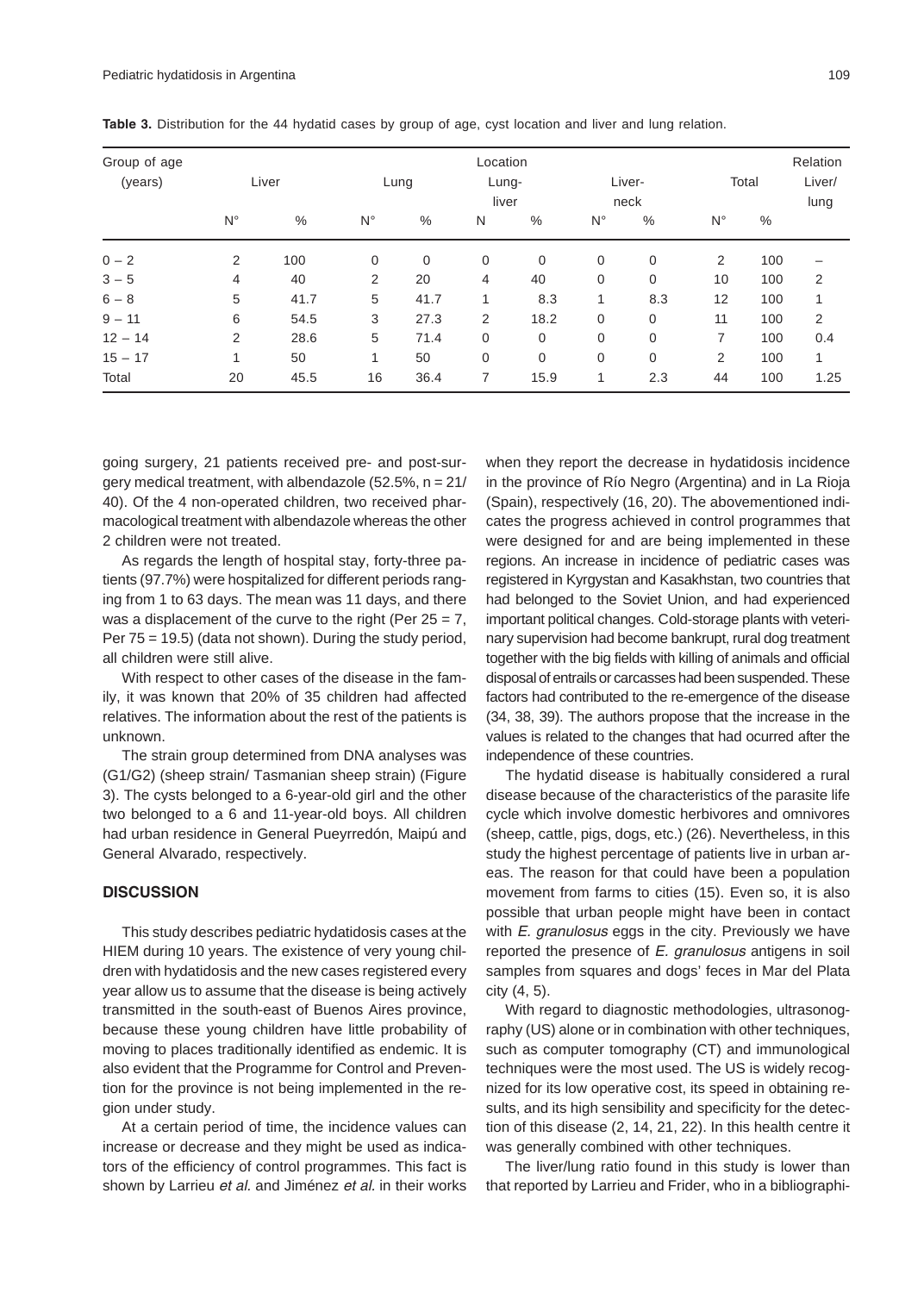cal review considering 9,770 hydatidosis patients from Uruguay, Argentina, Tanzania, New Zealand, Israel, Jordan, Australia, Bulgaria, Turkey and Iran informed a general ratio of 2.5:1, which included values ranging from 0.89:1 to 12:1 (23).

In many cases, the resistance shown by the liver tissue surrounding the cyst determines a slow growth or even avoid growth for many years. Therefore, this explains the high percentage of hepatic cysts that remain asymptomatic while supporting a balance parasite/host during the host's life (12). On the other hand, the lungs show low-resistance to the growth of the hydatid cyst due to their elasticity. This situation allows a proportional increase of the cyst size, and its consequence is the manifestation of clinical symptomatology in a great percentage of the total cases (33). Studies of longitudinal followup by US in patients with asymptomatic hydatid cysts, have demonstrated that in a period of 14 years, 67% of the carriers persist without developing symptoms (13). In general, the registered symptoms refer to the cyst location, which is unspecific for the disease (12). The symptomatology found in this work is unspecific and frequent at pediatric age and also occurs in many clinical entities. This situation might require an imaging study arriving at different diagnoses.

The major frequency of unique cysts detected in this study matches those mentioned by other authors (12, 30). Cyst diameter does not show association with cyst location and patient's age, which coincides with the characteristics of the disease as: the viability of eggs when the definitive host consumes them, the host´s resistance to cyst development, the rate of symptomatology development and its subsequent detection. In agreement with this, the development of the cyst can be very fast (5 to 10 cm in a few years), and generate serious symptoms including the carrier's risk of death. However, it can behave in a benign way, growing less than 2 to 7 cm and not producing major symptoms (13, 19, 21).

Regarding treatment of the disease, this study shows that surgery was the chosen treatment in 91% of the cases and that the use of the pre- and post-surgical chemotherapeutical treatment is relatively high in this health centre. The hydatid disease has traditionally been considered to require surgical resolution. Nevertheless, alternative methods have been developed over the last years like chemotherapeutical treatment with albendazole at a dose of 10 mg/kg during 120 days (3, 19, 23, 28).

The results obtained in the present study regarding therapeutic treatment and length of hospital stay, evidence the high cost that the disease implies for the institution (hospital stay, pre- and post-surgical costs, medical costs, etc.) and social costs such as long stays in surgical centres, often far away from the host´s address, and loss of physical capacities (19). The fact that 20% of patients have relatives affected by the disease should indicate that there are cultural habits in the families that promote the transmission of the disease.

The determination of strain group G1/G2 (sheep strain/ Tasmanian sheep strain) of *E. granulosus* by molecular techniques is the first one reported in the south-east region of Buenos Aires province with regard to human cases. This contributes to our previous reports where we found hydatid cyst G1 strain in cattle and pigs from this region (4, 5, 11). Given the number of new cases and the vulnerability of the youngest children observed over the study period, added to the surveys previously carried out in other health centres in the same region, we can confirm that this zoonosis is a public health concern in General Pueyrredón district, in the 15 remaining districts that belong to the 8<sup>th</sup> Sanitary Region and in the southeast region of Buenos Aires province (4-6, 8-10). This situation shows that the maintenance of the disease in the region depends on the natural transmission of the parasite, in the absence of control and prevention measures. Therefore the health regional and municipal authorities possess basic information to implement strategies of hydatidosis prevention and control in the region of study.

**Acknowledgements:** The authors thank Dr. Guarnera and Dr. Champagna for their contribution. This study was supported by the National University of Mar del Plata 15/E205/03; PICTO-O 02, N° 11342 loan BID 1728 OC-AR; PIP N° 02172 and by Fundación Alberto J. Roemmers.

## **REFERENCES**

- 1. Abbasi I, Branzburg A, Campos-Ponce M, Abdel Hafez SK, Raoul F, Craig PS, *et al*. Copro-diagnosis of *Echinococcus granulosus* infection in dogs by amplification of a newly identified repeated DNA sequence. Am J Trop Med Hyg 2003; 69: 324-30.
- 2. Del Carpio M, Moguilansky S, Costa M, Panomarenko H, Bianchi G, Bendersky S, *et al*. Diagnosis of human hydatidosis: predictive value of a rural ultrasonographic survey in an apparently healthy population. Medicina (Buenos Aires) 2000; 60: 466-8.
- 3. Demirbilek S, Sander H, Atayurt H, Aydin G. Hydatid disease of the liver in childhood: the success of medical therapy and surgical alternatives. Pediatr Surg Int 2001; 17: 373-7.
- 4. Dopchiz MC. Aspectos epidemiológicos de la hidatidosis / echinococcosis en el sudeste de la provincia de Buenos Aires*.* Mar del Plata, Buenos Aires, Argentina, Editorial Martín, 2006.
- 5. Dopchiz MC, Elissondo MC, Denegri G. Consideraciones epidemiológicas de la hidatidosis-echinococcosis en el sudeste de la provincia de Buenos Aires. In: Denegri G, Elissondo MC, Dopchiz MC, editors. Situación de la hidatidosis-echinococcosis en la República Argentina. Mar del Plata, Buenos Aires, Argentina, Editorial Martín, 2002, p. 65-75.
- 6. Dopchiz MC, Elissondo MC, Rossin MA, Denegri GM. Hydatidosis cases in one of Mar del Plata city hospitals, Buenos Aires, Argentina. Rev Soc Bras Med Trop 2007; 40: 635-9*.*
- 7. Eckert J, Deplazes P. Biological, epidemiological, and clinical aspects of echinococcosis, a zoonosis of increasing concern. Clin Microbiol Rev 2004; 17: 107-35.